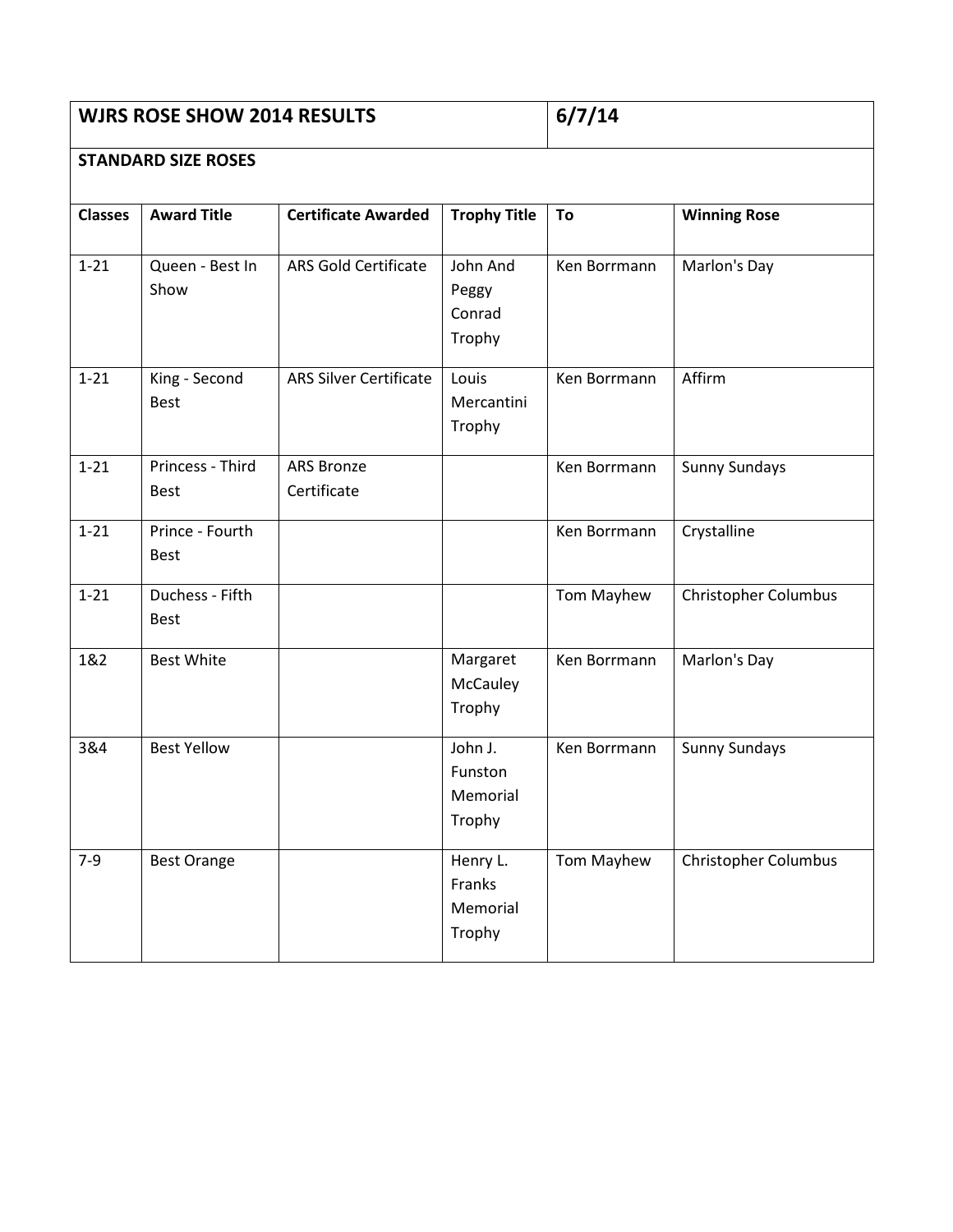| $10-13$   | <b>Best Pink</b>       |                        | Maurice R.          | Ken       | Affirm             |
|-----------|------------------------|------------------------|---------------------|-----------|--------------------|
|           |                        |                        | Sinclair            | Borrmann  |                    |
|           |                        |                        | Memorial            |           |                    |
|           |                        |                        | Trophy              |           |                    |
|           |                        |                        |                     |           |                    |
| $14 - 16$ | <b>Best Pink Blend</b> |                        | Joan Murphy         | Ken       | Gemini             |
|           |                        |                        | Trophy              | Borrmann  |                    |
| 17&18     | <b>Best Medium</b>     |                        | John R.             | Tom       | Dublin             |
|           | Red                    |                        | Hughes              | Mayhew    |                    |
|           |                        |                        | MemorialTro         |           |                    |
|           |                        |                        | phy                 |           |                    |
|           |                        |                        |                     |           |                    |
| 19        | <b>Best Dark Red</b>   |                        | Amelia              | Ken       | Veteran's Honor    |
|           |                        |                        | Mullen              | Borrmann  |                    |
|           |                        |                        | Memorial            |           |                    |
|           |                        |                        | Trophy              |           |                    |
| 20        | <b>Best Red Blend</b>  |                        | Raymond             | Tom       | Love               |
|           |                        |                        | Krause              | Mayhew    |                    |
|           |                        |                        | Memorial            |           |                    |
|           |                        |                        | Trophy              |           |                    |
| 21        | <b>Best Mauve</b>      |                        | <b>Ruth Zavalis</b> | N/A       |                    |
|           |                        |                        | Trophy              |           |                    |
|           |                        |                        |                     |           |                    |
| 22        | <b>Best Single</b>     | <b>ARS Best Single</b> |                     | Tom       | <b>Dainty Bess</b> |
|           |                        | Certificate            |                     | Mayhew    |                    |
| 23&24     | <b>Best Climber</b>    | ARS Best Climber       | Marion              | Bill      | Fourth of July     |
|           |                        | Certificate            | Funston             | Kozemchak |                    |
|           |                        |                        | Memorial            |           |                    |
|           |                        |                        | Trophy              |           |                    |
|           |                        |                        |                     |           |                    |
| 25-31     | Floribunda             | ARS Best Floribunda    | William R.          | Bill      | Daybreaker         |
|           | Specimen               | Specimen Certificate   | Johnston            | Kozemchak |                    |
|           |                        |                        | Memorial            |           |                    |
|           |                        |                        | Trophy              |           |                    |
|           |                        |                        |                     |           |                    |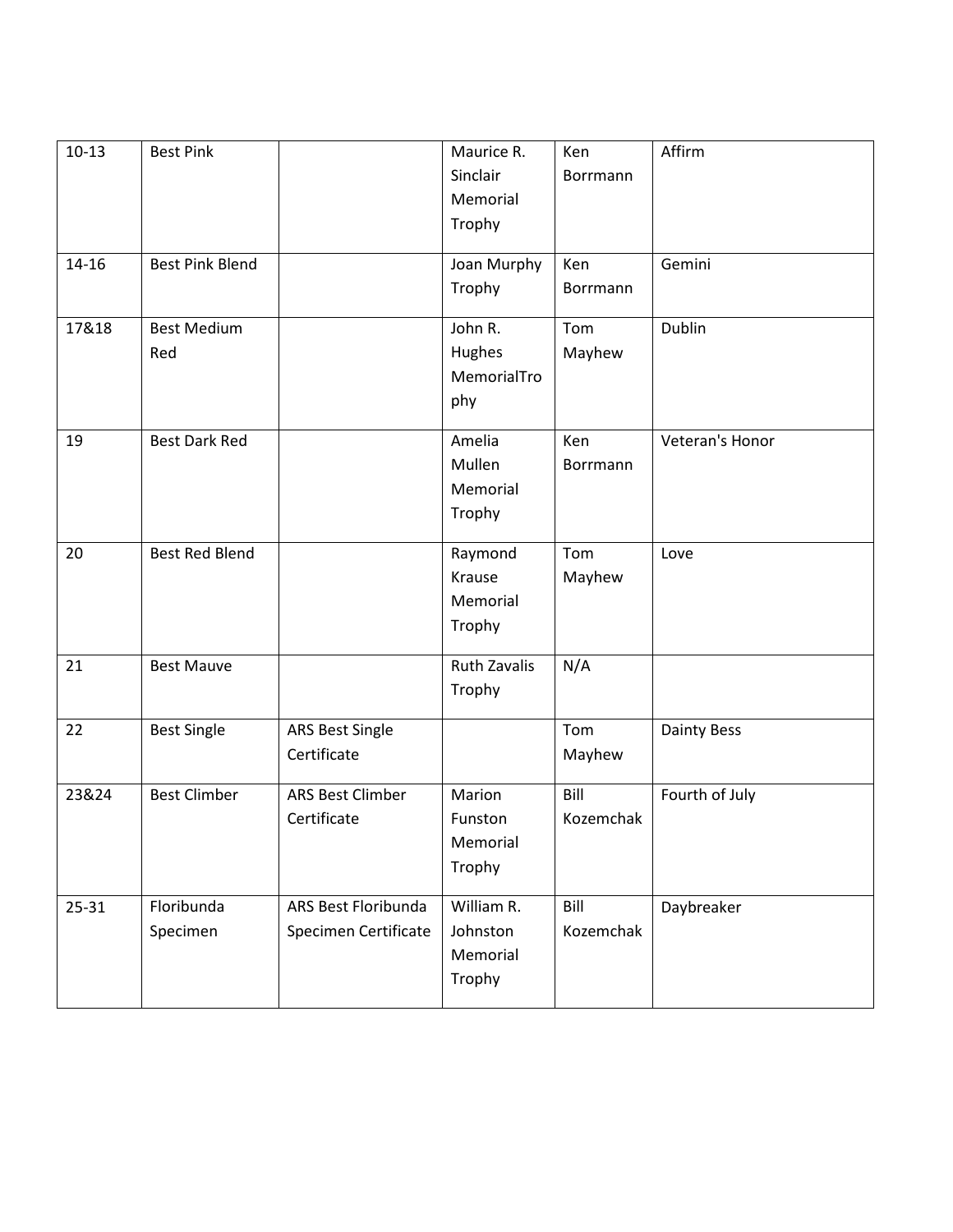| 32-38     | Floribunda Spray<br>Queen - Best In | ARS Floribunda<br>Spray Gold                         | Ellen C. &<br>Amos Kirby                              | Bill<br>Kozemchak | <b>Betty Boop</b>                |
|-----------|-------------------------------------|------------------------------------------------------|-------------------------------------------------------|-------------------|----------------------------------|
|           | Show                                | Certificate                                          | Memorial<br>Trophy                                    |                   |                                  |
| 32-38     | King - Second<br><b>Best</b>        | ARS Floribunda<br><b>Spray Silver</b><br>Certificate |                                                       | Bill<br>Kozemchak | <b>Marmalade Skies</b>           |
| 32-38     | Princess - Third<br><b>Best</b>     | ARS Floribunda<br>Spray Bronze<br>Certificate        |                                                       | Tom<br>Mayhew     | Playboy                          |
| 39        | Hybrid Tea Spray                    | ARS Best Hybrid Tea<br>Spray Certificate             | Phyllis &<br>Richard A.<br>Nipe<br>Memorial<br>Trophy | Bill<br>Kozemchak | Garden Director/Bartje<br>Miller |
| 40        | Grandiflora<br>Spray                | <b>ARS Best Grandiflora</b><br>Spray Certificate     | Green<br>Thumb<br>Trophy                              | Bill<br>Kozemchak | Cherry Parfait                   |
| $41 - 45$ | Best Old Garden<br>Rose             | ARS Dowager Queen<br>Certificate                     | T.& M.<br>Saidman<br>Trophy                           | Bill<br>Kozemchak | <b>Tuscany Superb</b>            |
| 46-48     | <b>Best Victorian</b><br>Rose       | <b>ARS Victorian Rose</b><br>Certificate             | Trustees'<br>Perpetual                                | Tom<br>Mayhew     | Rose de Rescht                   |
| 49        | <b>Best Species</b><br>Rose         | <b>ARS Genesis</b><br>Certificate                    |                                                       | <b>Gus Banks</b>  | R. Rugosa                        |
| 50        | Best Polyantha                      | ARS Best Polyantha<br>Spray Certificate              |                                                       | Tom<br>Mayhew     | Mother's Day                     |
| 51&52     | <b>Best Classic</b><br>Shrub        | <b>ARS Best Classic</b><br>Shrub Certificate         |                                                       | Tom<br>Mayhew     | Lavendar Lassie                  |
| 53-56     | <b>Best Modern</b><br>Shrub         | ARS Best Modern<br>Shrub Certificate                 | Shaughnessy<br>Trophy                                 | Bill<br>Kozemchak | <b>Flower Girl</b>               |
| 57-63     | <b>Best Open</b><br>Bloom           | ARS Best Open<br><b>Bloom Certificate</b>            | Lester J.<br>Stephens                                 | June<br>Hament    | Broadway                         |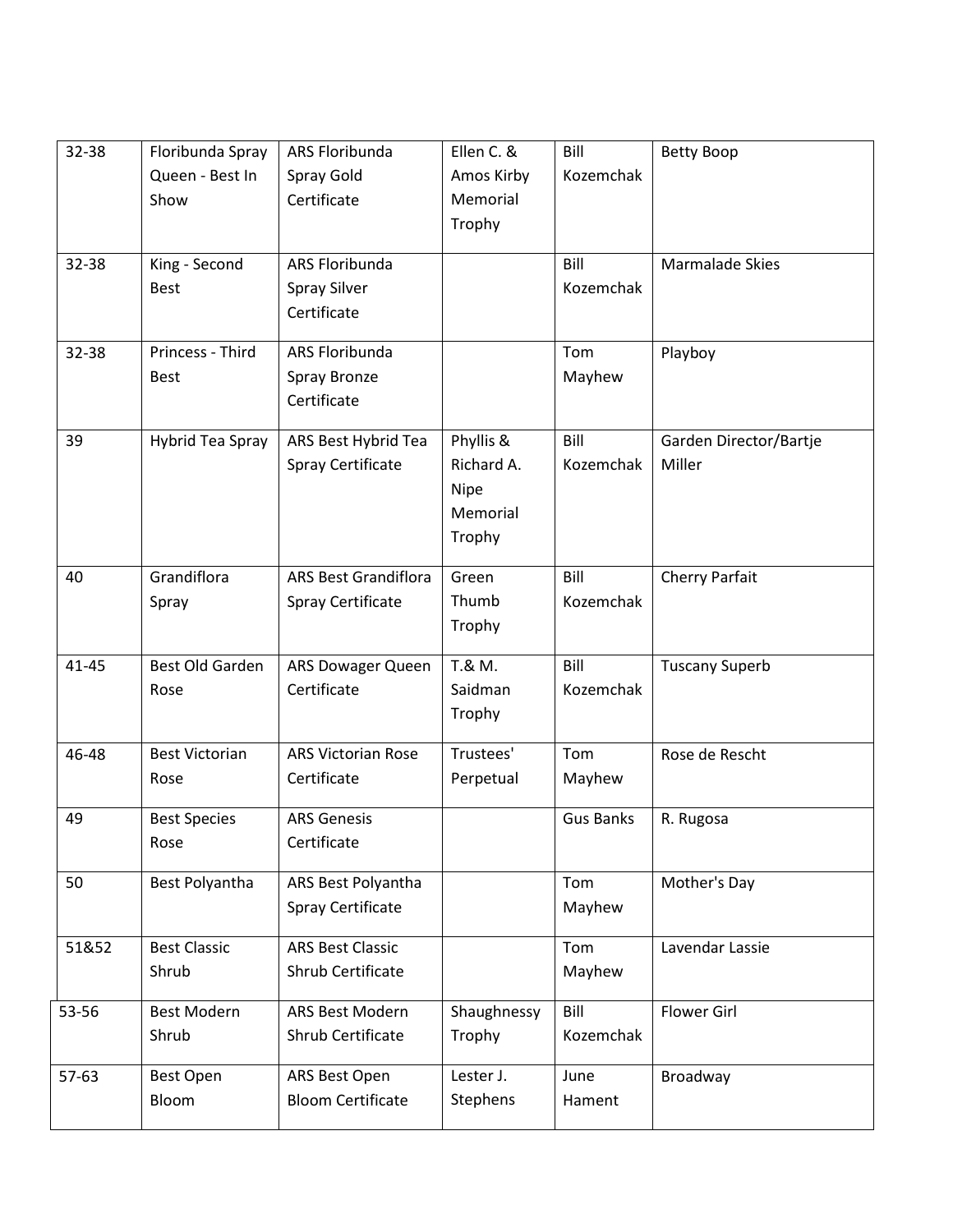|                          |                          |                    |        | Trophy                       |                  |                          |
|--------------------------|--------------------------|--------------------|--------|------------------------------|------------------|--------------------------|
| $1 - 63$                 | Highest In               | ARS Sweepstakes    |        | Schettler                    | Bill             |                          |
|                          | Sweepstakes              | Certificate        |        | Mentel                       | Kozemchak        |                          |
|                          |                          |                    |        | Trophy                       |                  |                          |
| $1 - 63$                 | Second In                |                    |        |                              | Tom              |                          |
|                          | Sweepstakes              |                    |        |                              | Mayhew           |                          |
| $1 - 63$                 | Third In                 |                    |        |                              | <b>Gus Banks</b> |                          |
|                          | Sweepstakes              |                    |        |                              |                  |                          |
| <b>CHALLENGE CLASSES</b> |                          |                    |        |                              |                  |                          |
| <b>Classes</b>           | <b>Award Title</b>       | <b>Certificate</b> |        | <b>Trophy Title</b>          | To               | <b>Winning Rose</b>      |
|                          |                          | <b>Awarded</b>     |        |                              |                  |                          |
| 64                       | Best Rose In A           | <b>ARS Best</b>    |        | Dorothea Franks              | Bill             | Marilyn Monroe           |
|                          | Bowl                     | Rose Bowl          | Trophy |                              | Kozemchak        |                          |
|                          |                          | Certificate        |        |                              |                  |                          |
| 65                       | Hi-Low                   | ARS Hi Low         |        | Robert & Rose                | N/A              |                          |
|                          | Combination              | Certificate        |        | Schwarzkopf Trophy           |                  |                          |
|                          |                          |                    |        |                              |                  |                          |
| 66                       | Best Red & White         |                    |        | James T. Connor              | N/A              |                          |
|                          | Comb.                    |                    |        | <b>Memorial Trophy</b>       |                  |                          |
| 67                       | Three Of A Kind          |                    |        | <b>Consulting Rosarians'</b> | Bill             | Parole                   |
|                          |                          |                    | Trophy |                              | Kozemchak        |                          |
| 68                       | Three Exhibition         |                    |        | Triple Crown Trophy          | N/A              |                          |
|                          | Blooms HT, Each A        |                    |        |                              |                  |                          |
|                          | <b>Different Variety</b> |                    |        |                              |                  |                          |
| 69                       | Three                    |                    |        | Joseph D. Laughrey           | Bill             | Cherry Parfait           |
|                          | Grandifloras, 1 or       |                    |        | <b>Memorial Trophy</b>       | Kozemchak        |                          |
|                          | more varieties           |                    |        |                              |                  |                          |
| 70                       | Three Exhibition         |                    |        | Heritage Bank Trophy         | Len Oman         | Traviata                 |
|                          | Blooms, 1 Variety,       |                    |        |                              |                  |                          |
|                          | 3 Stages                 |                    |        |                              |                  |                          |
| 71                       | Five Blooms, Each        |                    |        | Nellie Sinclair              | Bill             | Secret, Marijke Koopman, |
|                          | A Different Variety      |                    |        | <b>Memorial Trophy</b>       | Kozemchak        | Pink Promise, Crowd      |
|                          |                          |                    |        |                              |                  |                          |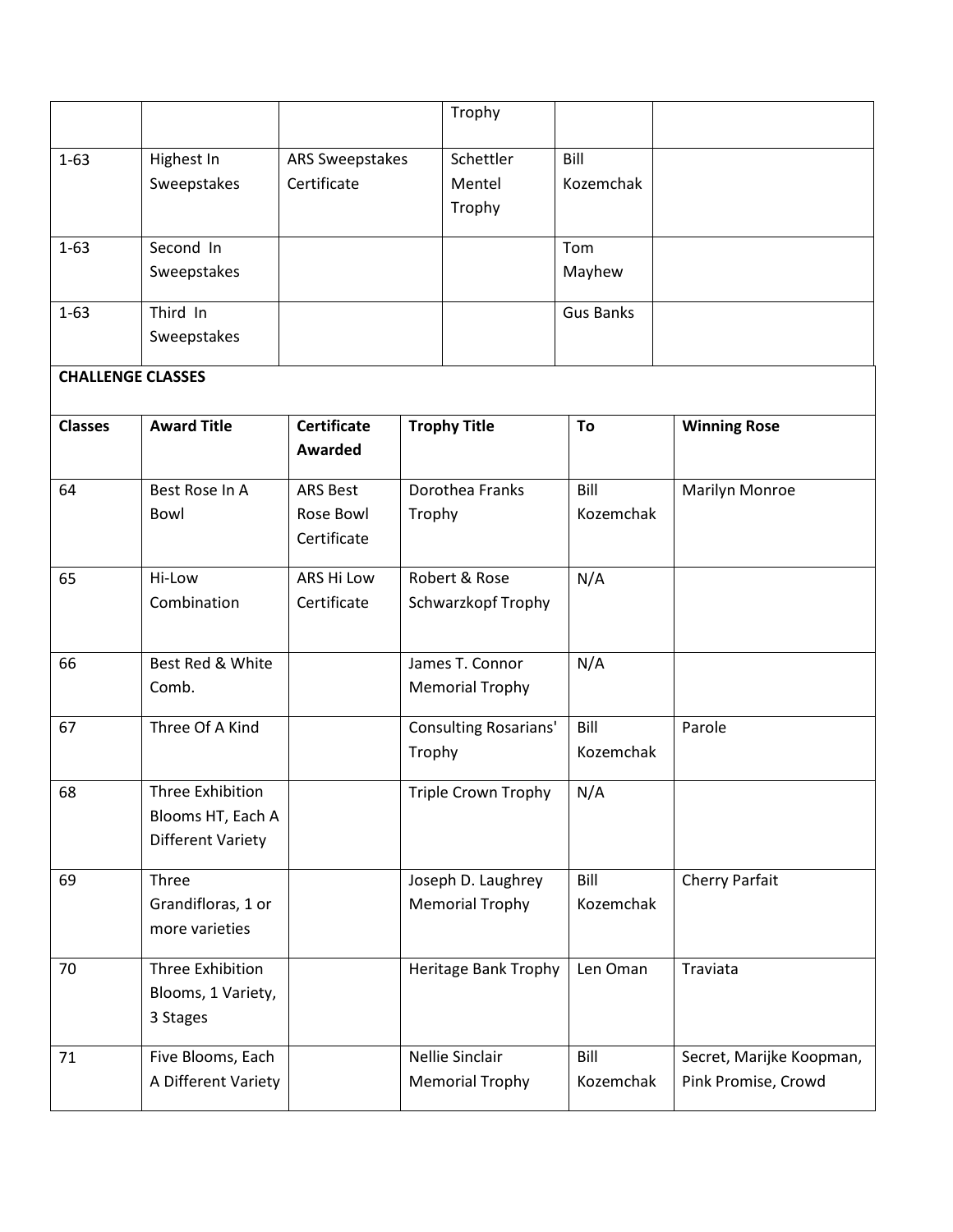|    |                          |                           |                                        |                 | Pleaser, Michelle Meilland                |
|----|--------------------------|---------------------------|----------------------------------------|-----------------|-------------------------------------------|
| 72 | English Box              | <b>ARS English</b><br>Box | Peggy Morris<br><b>Memorial Trophy</b> | Ken<br>Borrmann | Gemini, Cajun Sunrise,<br>Joanne Edwards, |
|    |                          | Certificate               |                                        |                 | Signature                                 |
| 73 | Three Exhibition         |                           |                                        | Bill            | Lava Glut, Radox Bouquet,                 |
|    | Floribunda Sprays        |                           |                                        | Kozemchak       | Doris Day                                 |
| 74 | <b>Three Exhibition</b>  |                           |                                        | Bill            | Heart 'N' Soul, Pillow                    |
|    | Shrub Sprays             |                           |                                        | Kozemchak       | Fight, Debonnaire                         |
| 75 | <b>Best Fragrance</b>    | <b>ARS Best</b>           | Gary & Bonnie                          | Bill            | Fire Fighter                              |
|    |                          | Fragrance                 | Nichols Trophy                         | Kozemchak       |                                           |
|    |                          | Certificate               |                                        |                 |                                           |
| 76 | <b>Best Small Garden</b> |                           |                                        | N/A             |                                           |
| 77 | <b>Best Seedling</b>     | <b>ARS Best</b>           |                                        | N/A             |                                           |
|    |                          | Seedling                  |                                        |                 |                                           |
|    |                          | Certificate               |                                        |                 |                                           |
| 78 | <b>Best Friendship</b>   |                           | Samuel H. Olson                        | June            | <b>Christopher Columbus</b>               |
|    | (Large)                  |                           | Trophy                                 | Hament          |                                           |
|    |                          |                           | (Best of Class 78 &<br>159)            |                 |                                           |
| 79 | Organic (Large)          |                           |                                        | Michelle        | James Galway                              |
|    |                          |                           |                                        | Ziemba          |                                           |

| <b>MINI ROSES</b> |                                          |                               |                               |              |                     |  |  |  |  |  |
|-------------------|------------------------------------------|-------------------------------|-------------------------------|--------------|---------------------|--|--|--|--|--|
| <b>Classes</b>    | <b>Award Title</b>                       | <b>Certificate</b><br>Awarded | <b>Trophy Title</b>           | To           | <b>Winning Rose</b> |  |  |  |  |  |
| 101-108           | Miniature Queen<br><b>Best Miniature</b> | ARS Gold<br>Certificate       | Edward G.<br>Durner<br>Trophy | Tom Mayhew   | Renegade            |  |  |  |  |  |
| 101-108           | Miniature King                           | <b>ARS Silver</b>             |                               | Ken Borrmann | Jay                 |  |  |  |  |  |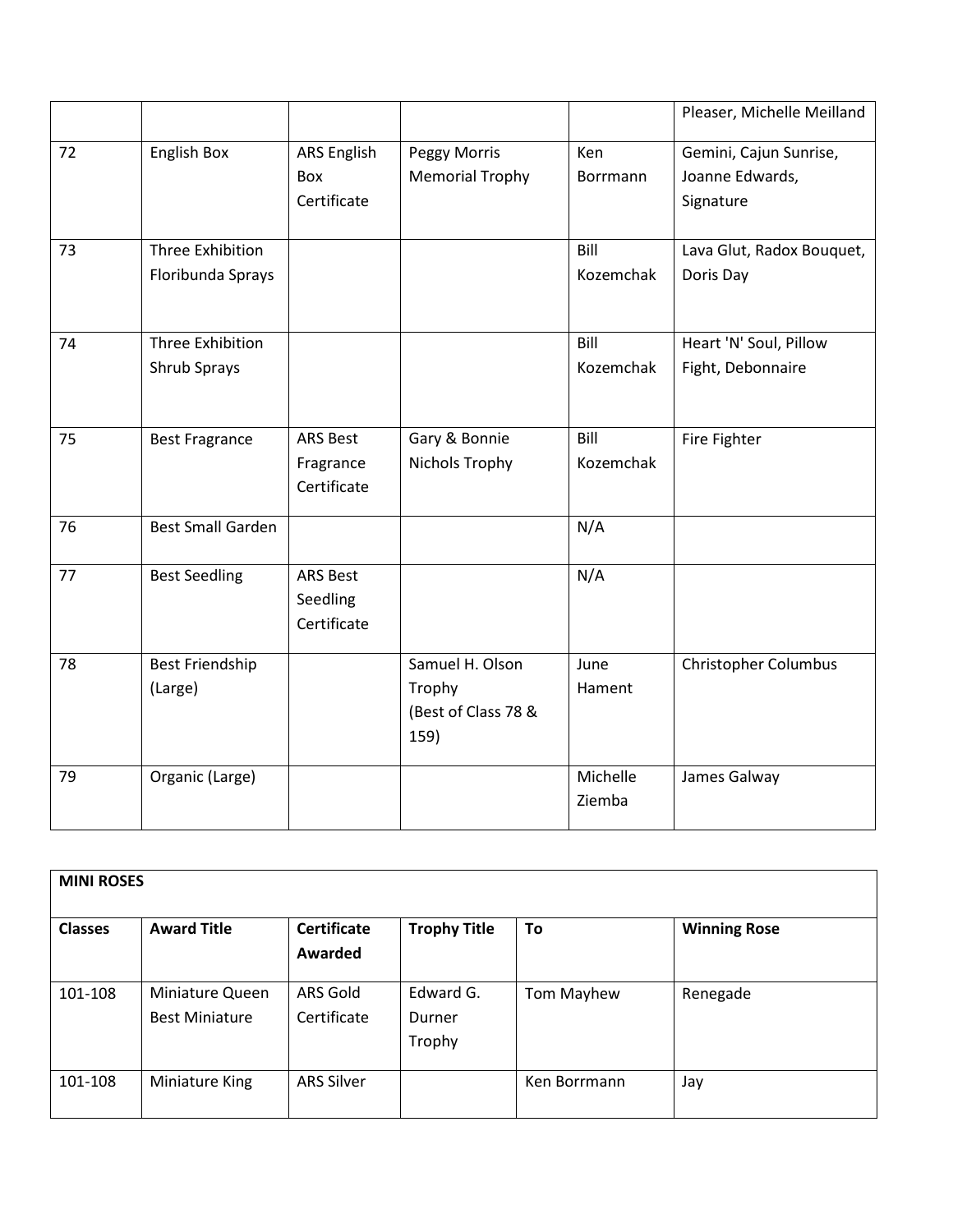|                        | Second Best Mini                               |  | Certificate                                           |  |                                                 |                       |                         |
|------------------------|------------------------------------------------|--|-------------------------------------------------------|--|-------------------------------------------------|-----------------------|-------------------------|
| 101-108                | <b>Miniature Princess</b><br>- Third Best Mini |  | <b>ARS Bronze</b><br>Certificate                      |  |                                                 | <b>Bill Kozemchak</b> | Edisto                  |
| 101-108                | Miniature Prince -<br>4th Best Mini            |  |                                                       |  |                                                 | N/A                   |                         |
| 101-108                | Miniature<br>Duchess - 5th Best<br>Mini        |  |                                                       |  |                                                 | N/A                   |                         |
| 109                    | <b>Best Single Mini</b>                        |  | <b>ARS Best</b><br>Single<br>Miniature<br>Certificate |  |                                                 | <b>Gus Banks</b>      | Dorothy Rose            |
| 110                    | <b>Best Mini Climber</b>                       |  |                                                       |  |                                                 | N/A                   |                         |
| 111-117                | <b>Best Miniature</b><br>Spray                 |  | <b>ARS Best</b><br>Miniature<br>Spray<br>Certificate  |  | Craig J.<br>Turnbull<br>Challenge<br>Trophy     | <b>Bill Kozemchak</b> | Fairhope                |
| <b>MINIFLORA ROSES</b> |                                                |  |                                                       |  |                                                 |                       |                         |
| <b>Classes</b>         | <b>Award Title</b>                             |  | <b>Certificate</b><br>Awarded                         |  | <b>Trophy Title</b>                             | To                    | <b>Winning Rose</b>     |
| 118-124                | Miniflora<br>Queen Best<br>Miniflora           |  | ARS Gold<br>Certificate                               |  | Jeanne L. Hanson-Hill<br><b>Memorial Trophy</b> | Ken Borrmann          | Abby's Angel            |
| 118-124                | Miniflora<br>King Second<br><b>Best MF</b>     |  | <b>ARS Silver</b><br>Certificate                      |  |                                                 | Ken Borrmann          | Conundrum               |
| 118-124                | Miniflora<br>Princess -<br>3rd Best MF         |  | ARS Bronze<br>Certificate                             |  |                                                 | Ken Borrmann          | <b>Foolish Pleasure</b> |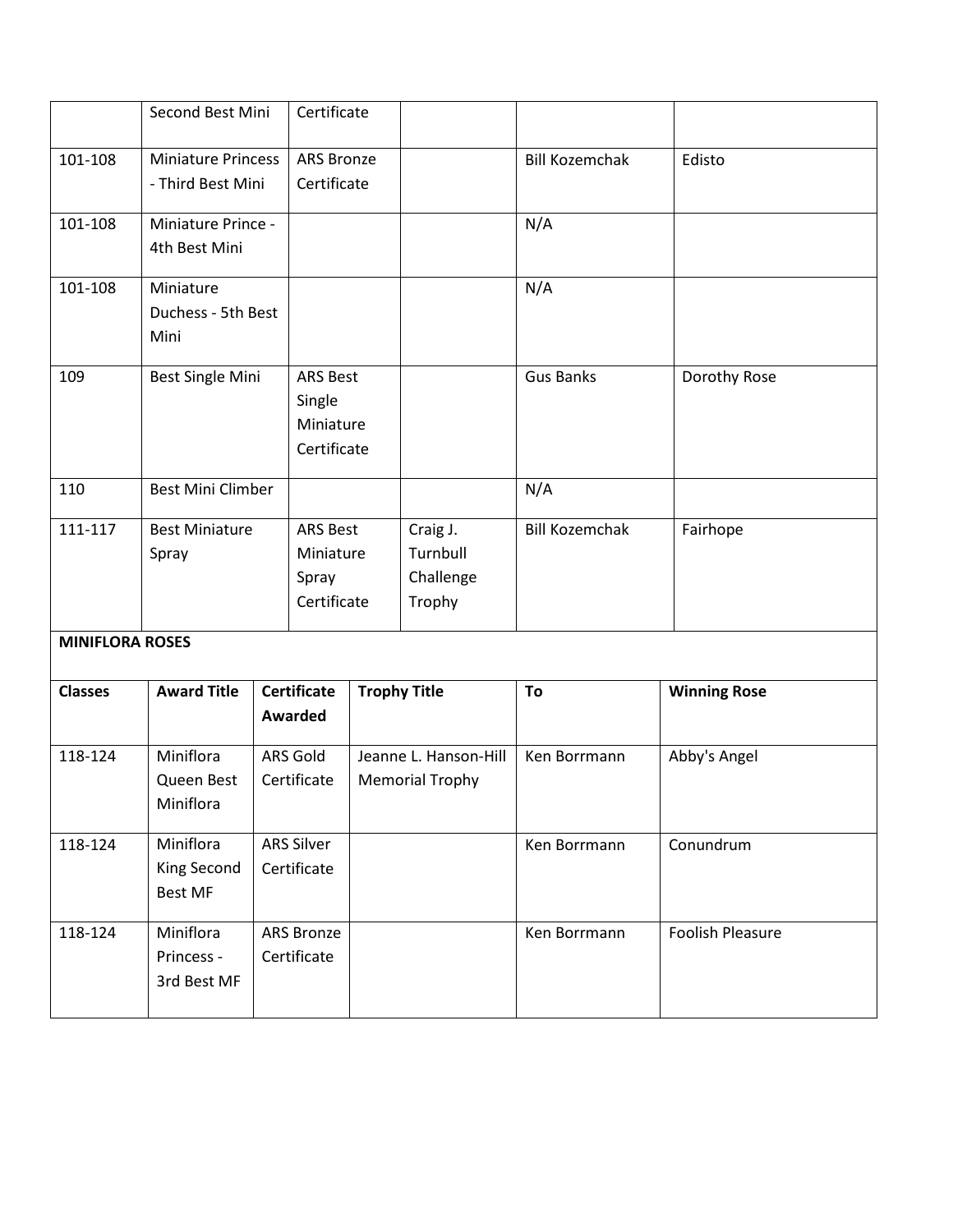| 118-124                  | Miniflora                         |                    |                           | N/A                   |                            |
|--------------------------|-----------------------------------|--------------------|---------------------------|-----------------------|----------------------------|
|                          | Prince - 4th                      |                    |                           |                       |                            |
|                          | <b>Best MF</b>                    |                    |                           |                       |                            |
|                          |                                   |                    |                           |                       |                            |
| 118-124                  | Miniflora                         |                    |                           | N/A                   |                            |
|                          | Duchess -                         |                    |                           |                       |                            |
|                          | 5th Best MF                       |                    |                           |                       |                            |
|                          |                                   |                    |                           |                       |                            |
| 125-131                  | <b>Best</b>                       | <b>ARS Best</b>    |                           | Tom Mayhew            | Conundrum                  |
|                          | Miniflora                         | Miniflora          |                           |                       |                            |
|                          | Spray                             | Spray              |                           |                       |                            |
|                          |                                   | Certificate        |                           |                       |                            |
|                          |                                   |                    |                           |                       |                            |
|                          | <b>MINI &amp; MINIFLORA ROSES</b> |                    |                           |                       |                            |
| <b>Classes</b>           | <b>Award Title</b>                | <b>Certificate</b> | <b>Trophy Title</b>       | To                    | <b>Winning Rose</b>        |
|                          |                                   | <b>Awarded</b>     |                           |                       |                            |
|                          |                                   |                    |                           |                       |                            |
| 132-138                  | <b>Best</b>                       | ARS                | Ernie & Diane Szilagyi    | <b>Bill Kozemchak</b> | Double Take                |
|                          | Miniature &                       | Miniature          | Trophy                    |                       |                            |
|                          | Miniflora                         | Open               |                           |                       |                            |
|                          | Open Bloom                        | Bloom              |                           |                       |                            |
|                          |                                   | Certificate        |                           |                       |                            |
|                          |                                   |                    |                           |                       |                            |
| 101-138                  | Highest                           | ARS                | Jolly Miniature           | Tom Mayhew            |                            |
|                          | Sweepstakes                       | Sweepstak          | <b>Sweepstakes Trophy</b> |                       |                            |
|                          |                                   | e                  |                           |                       |                            |
|                          |                                   | Certificate        |                           |                       |                            |
|                          |                                   |                    |                           | <b>Bill Kozemchak</b> |                            |
| 101-138                  | 2nd                               |                    |                           |                       |                            |
|                          | Sweepstakes                       |                    |                           |                       |                            |
| 101-138                  | 3rd                               |                    |                           | Ken Borrmann          |                            |
|                          | Sweepstakes                       |                    |                           |                       |                            |
|                          |                                   |                    |                           |                       |                            |
| <b>CHALLENGE CLASSES</b> |                                   |                    |                           |                       |                            |
| <b>Classes</b>           | <b>Award Title</b>                | <b>Certificate</b> | <b>Trophy Title</b>       | To                    | <b>Winning Rose/Trophy</b> |
|                          |                                   | <b>Awarded</b>     |                           |                       |                            |
|                          |                                   |                    |                           |                       |                            |
| 150                      | Miniature                         | ARS                | Laura Costa Trophy        | <b>Bill Kozemchak</b> | <b>Hot Tamale</b>          |
|                          | Rose In The                       | Miniature          |                           |                       |                            |
|                          | Bowl                              | Rose In The        |                           |                       |                            |
|                          |                                   | Bowl               |                           |                       |                            |
|                          |                                   |                    |                           |                       |                            |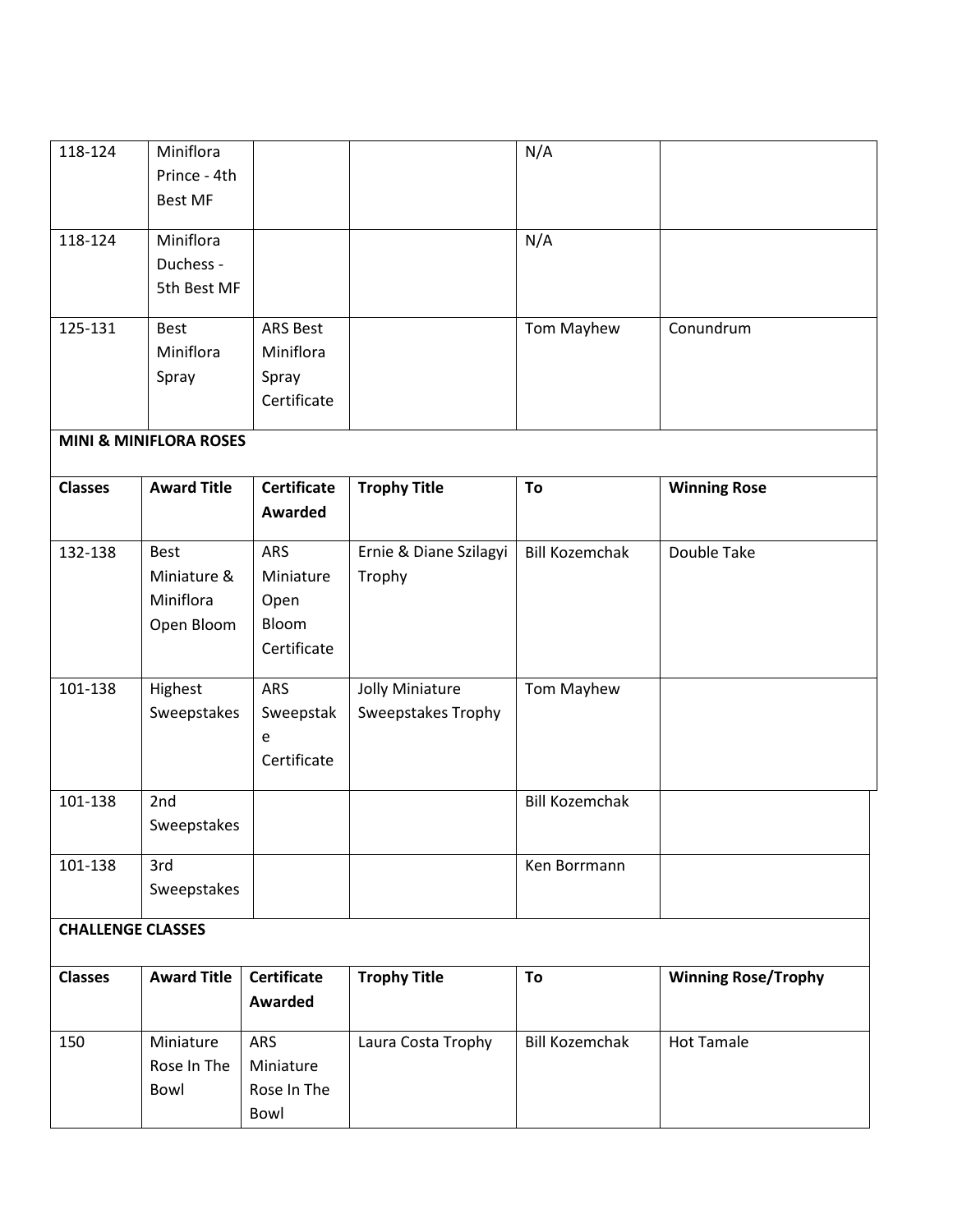|     |                                                             | Certificate                                            |                                                     |                       |                         |
|-----|-------------------------------------------------------------|--------------------------------------------------------|-----------------------------------------------------|-----------------------|-------------------------|
| 151 | Miniflora<br>Rose In The<br>Bowl                            | ARS<br>Miniflora<br>Rose In The<br>Bowl<br>Certificate |                                                     | Ken Borrmann          | <b>Foolish Pleasure</b> |
| 152 | Mini<br>English Box                                         | ARS<br>Miniature<br>English Box<br>Certificate         | <b>WJRS Miniature</b><br>English Box Trophy         | N/A                   |                         |
| 153 | Miniflora<br>English Box                                    | ARS<br>Miniflora<br>English Box<br>Certificate         |                                                     | N/A                   |                         |
| 154 | Miniature<br>or Miniflora<br>Picture<br>Frame               |                                                        | Nor'East Mini Trophy                                | <b>Bill Kozemchak</b> | Daddy Frank             |
| 155 | Three Exhi.<br>Blooms - 1<br>variety -<br>Mini or MF        |                                                        | <b>WJRS Member</b><br>Perpetual Challenge<br>Trophy | N/A                   |                         |
| 156 | Three<br>Exhibition<br>Blooms - 3<br>Different<br>Varieties |                                                        |                                                     | N/A                   |                         |
| 157 | Three<br>Mini/MF<br>Sprays - 3<br>Varieties                 |                                                        | V.J. Landscaping II<br>Trophy                       | N/A                   |                         |
| 158 | Artist's<br>Palette                                         |                                                        |                                                     | N/A                   |                         |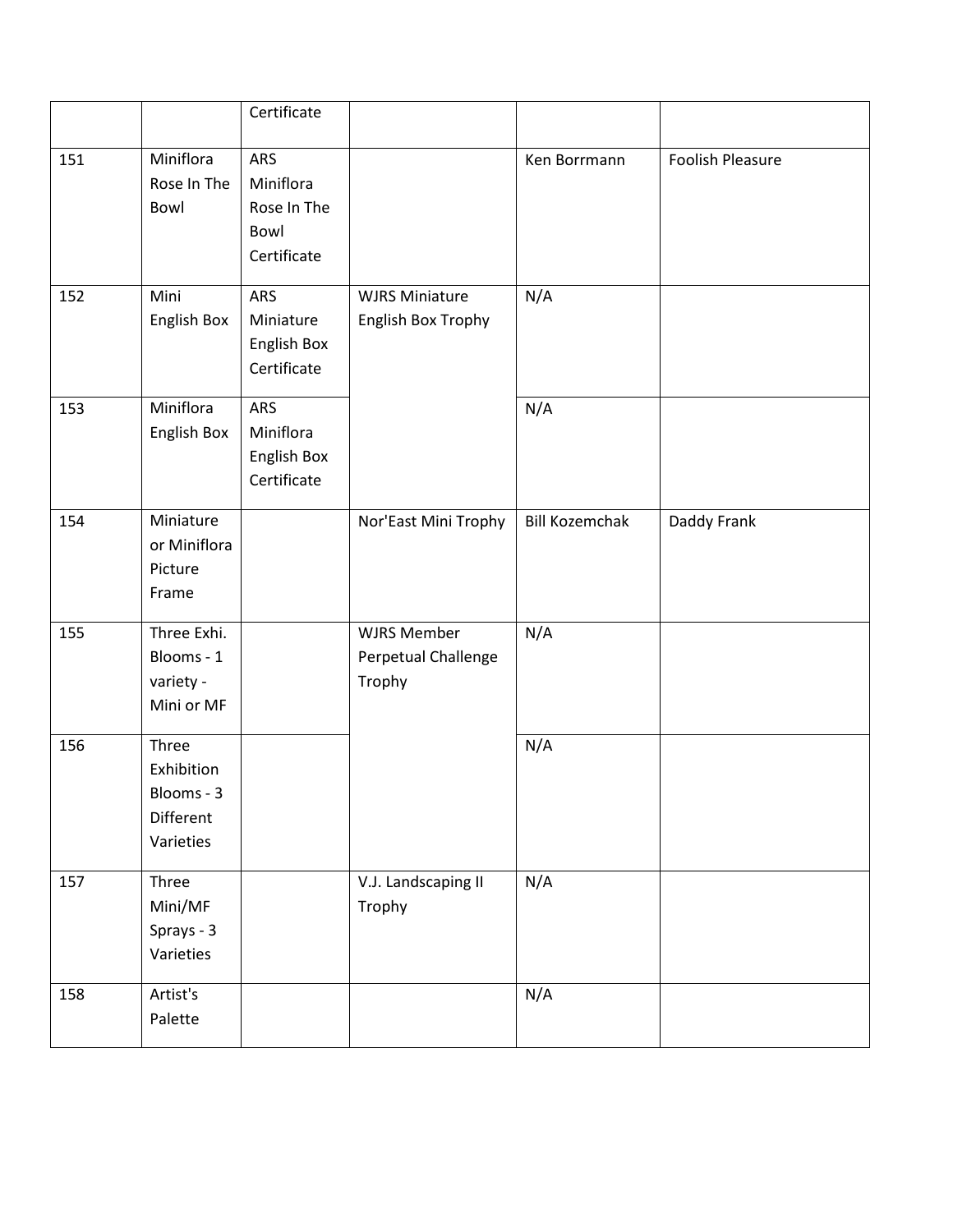| 159<br>160             | Friendship<br>(Miniature<br>or<br>Miniflora)<br>Organic<br>(Miniature<br>or<br>Miniflora) |                                      | Samuel H. Olson<br>Trophy<br>(Best of Class 78 &<br>159) | N/A<br>N/A           |                               |
|------------------------|-------------------------------------------------------------------------------------------|--------------------------------------|----------------------------------------------------------|----------------------|-------------------------------|
| <b>SPECIAL CLASSES</b> |                                                                                           |                                      |                                                          |                      |                               |
| <b>Classes</b>         | Award<br><b>Title</b>                                                                     | <b>Certificate</b><br><b>Awarded</b> | <b>Trophy Title</b>                                      | To                   | <b>Winning Rose</b>           |
| 200                    | <b>Best</b><br>Novice<br>Class                                                            | ARS<br>Certificate                   |                                                          | Margaret<br>Gendolfo | Julia Child                   |
| 201                    | Best<br>Specimen<br>Junior<br>Class                                                       | <b>ARS</b><br>Certificate            |                                                          | N/A                  |                               |
| 202                    | <b>Best Spray</b><br>Junior<br>Class                                                      | ARS<br>Certificate                   |                                                          | N/a                  |                               |
| 203                    | Judges'<br>Class                                                                          | ARS<br>Certificate                   | Keepie Trophy                                            | Elaine Adler         | <b>Golden Wings</b>           |
|                        | <b>Rose Arrangement Division</b>                                                          |                                      |                                                          |                      |                               |
| <b>Class</b>           | <b>Category Desc.</b>                                                                     | Rosette                              | <b>Trophy Title</b>                                      | To                   | <b>Winning Roses</b>          |
| Class 1                | Italian<br>Renaissance<br>Garden                                                          | ARS<br>Royalty<br>Award              | Estelle Amann<br><b>Memorial Trophy</b>                  | <b>Terry Palise</b>  | America, Old Country<br>Charm |
| Class <sub>2</sub>     | Japanese Red<br>Dragon's Gate                                                             | ARS<br>Oriental<br>Award             | Jean Shipley<br><b>Oriental Trophy</b>                   | Svetlana McCoy       | <b>Red Drift</b>              |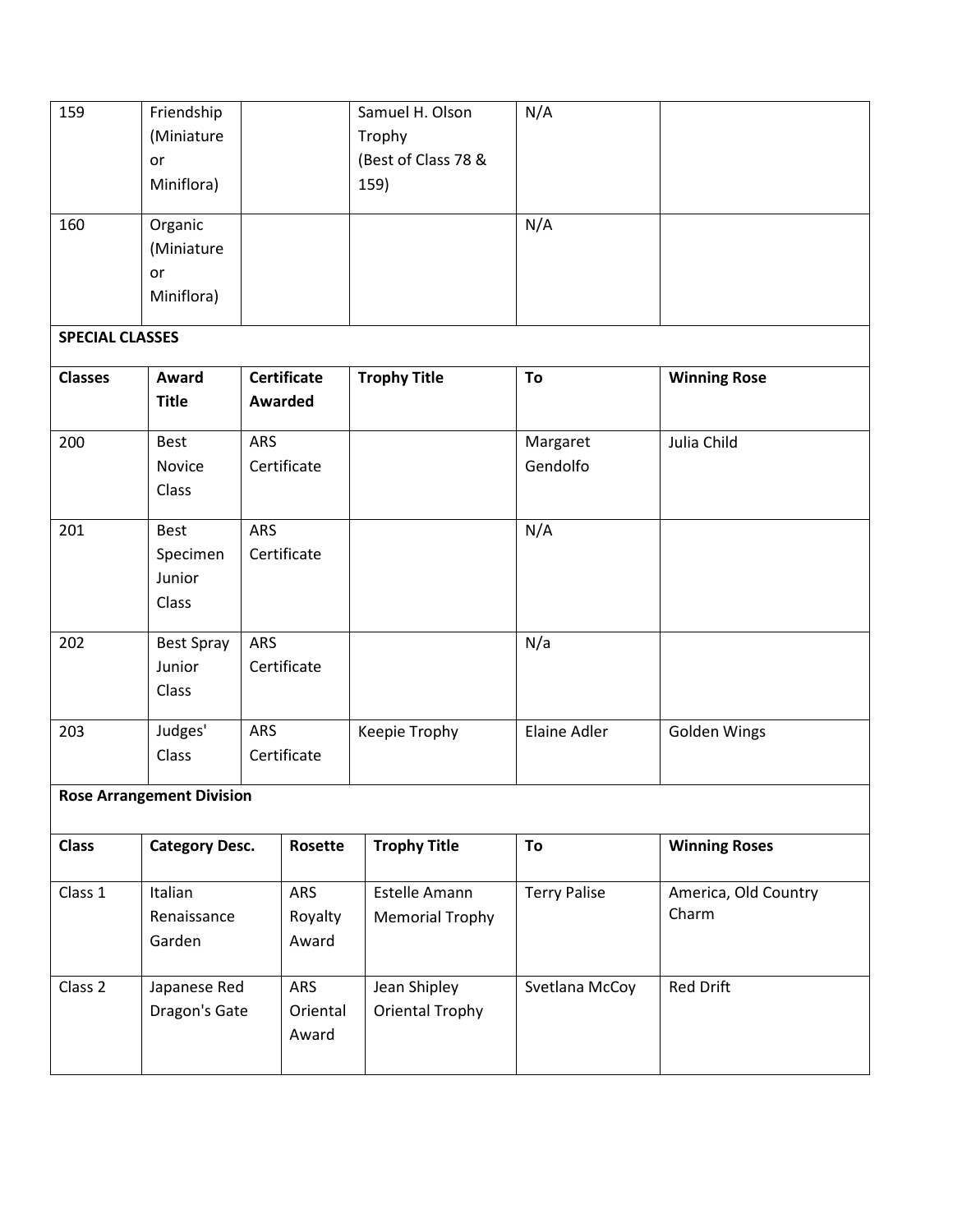| Class 3 | America's                  | ARS             | Myrtle Krause          | Iliana Okum          | Olympaid                |
|---------|----------------------------|-----------------|------------------------|----------------------|-------------------------|
|         | Bandstand                  | Artist          | Trophy                 |                      |                         |
|         |                            | Award           |                        |                      |                         |
| Class 4 | French Lavender            | <b>Duke</b>     | <b>WJRS Traveling</b>  | Leslie Cox           | Queen Elizabeth, Double |
|         | Fields                     |                 | Trophy                 |                      | Delight, Comtesse de    |
|         |                            |                 |                        |                      | Provence                |
| Class 5 | Golden Desert              | <b>ARS Mini</b> |                        | Iliana Okum          | Golden Desert Canyon    |
|         | Canyon                     | Artist          |                        |                      |                         |
|         |                            | Award           |                        |                      |                         |
| Class 6 | Zen Meditation             | <b>ARS Mini</b> |                        | <b>Terry Palise</b>  | Montana                 |
|         | Garden                     | Oriental        |                        |                      |                         |
|         | <b>Best</b>                |                 | Rose Schwartzkopf      |                      |                         |
|         | Mini/Miniflora             |                 | <b>Memorial Trophy</b> |                      |                         |
|         | Arrangement                |                 |                        |                      |                         |
|         | Saidman                    |                 | Sweepstakes            |                      |                         |
|         | Sweepstakes                |                 | Trophy                 |                      |                         |
|         | <b>ARS Certificates</b>    |                 |                        |                      |                         |
|         | <b>Award Title</b>         | To              | <b>Class</b>           | <b>Winning Roses</b> |                         |
|         |                            |                 |                        |                      |                         |
|         | ARS Gold                   |                 |                        |                      |                         |
|         | Arrangement<br>Certificate |                 |                        |                      |                         |
|         |                            |                 |                        |                      |                         |
|         | <b>ARS Silver</b>          |                 |                        |                      |                         |
|         | Arrangement                |                 |                        |                      |                         |
|         | Certificate                |                 |                        |                      |                         |
|         | ARS Bronze                 |                 |                        |                      |                         |
|         | Arrangement                |                 |                        |                      |                         |
|         | Certificate                |                 |                        |                      |                         |
|         | ARS Mini Gold              |                 |                        |                      |                         |
|         | Arrangement                |                 |                        |                      |                         |
|         | Certificate                |                 |                        |                      |                         |
|         |                            |                 |                        |                      |                         |
|         | ARS Mini Silver            |                 |                        |                      |                         |
|         | Arrangement<br>Certificate |                 |                        |                      |                         |